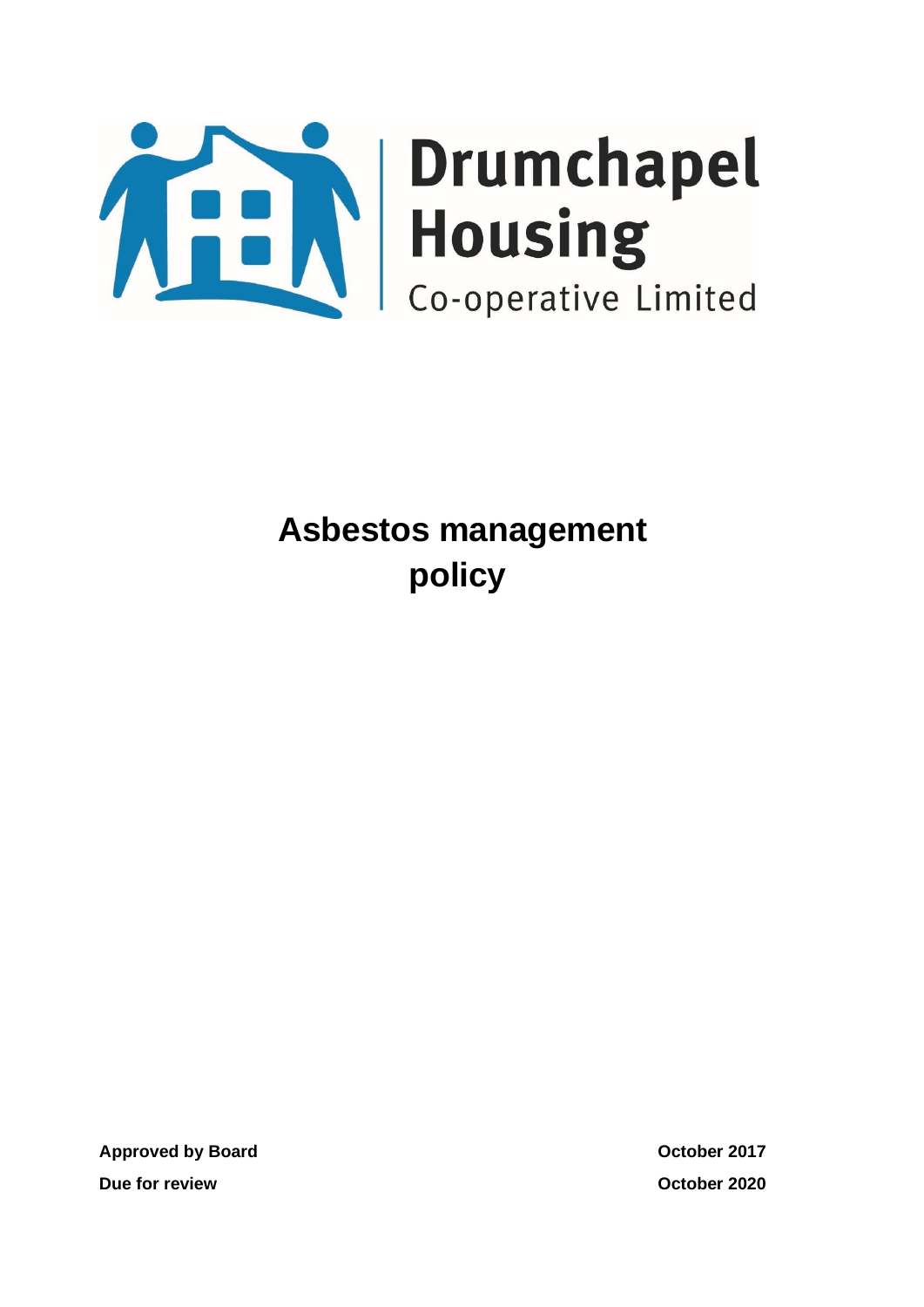

# **1.0 Introduction**

- 1.1 The purpose of this policy document is to ensure that the Co-operative complies with all legislation related to the management of asbestos within its properties to reduce any risks to the health safety and welfare of its employees and others, including contractors, consultants, visitors, clients, tenants and members of the public who frequent its buildings.
- 1.2 To provide clear guidance to staff on the process for surveying, recording, managing and potential removal of any asbestos products found within its premises.

# **2.0 Background to asbestos**

- 2.1 The use of asbestos products is banned in the United Kingdom due to its carcinogenic properties. Breathing in air containing asbestos can lead to asbestos related diseases, mainly cancers of the lung and chest lining. Asbestos is only a risk to health if the asbestos fibres are released into the air and breathed in. It is estimated that past exposure to asbestos currently kills approximately 5,000 people a year in the UK. There is no cure for asbestos related diseases.
- 2.2 Although asbestos is now banned it was widely used in the building industry between 1950 and 1980 and there are three main types of asbestos that can still be found in premises. These are classed as follows:
	- Blue Asbestos (Crocidolite)
	- Brown Asbestos (Amosite)
	- White Asbestos (Chrysotile)
- 2.3 All types of asbestos are dangerous, but blue and brown asbestos are more hazardous than white. You cannot identify them by their colour.
- 2.4 Although it is now illegal to use asbestos in the construction or refurbishment of buildings, many thousand tonnes were used in the past and much of it is still in place. As long as it is in good condition and is not being disturbed or damaged, there is no risk, but if it is disturbed or damaged, it can become a danger to health because asbestos fibres are released into the air and people can breathe them in.
- 2.5 There are some key dates which can be used to assess the potential risk of asbestos in properties.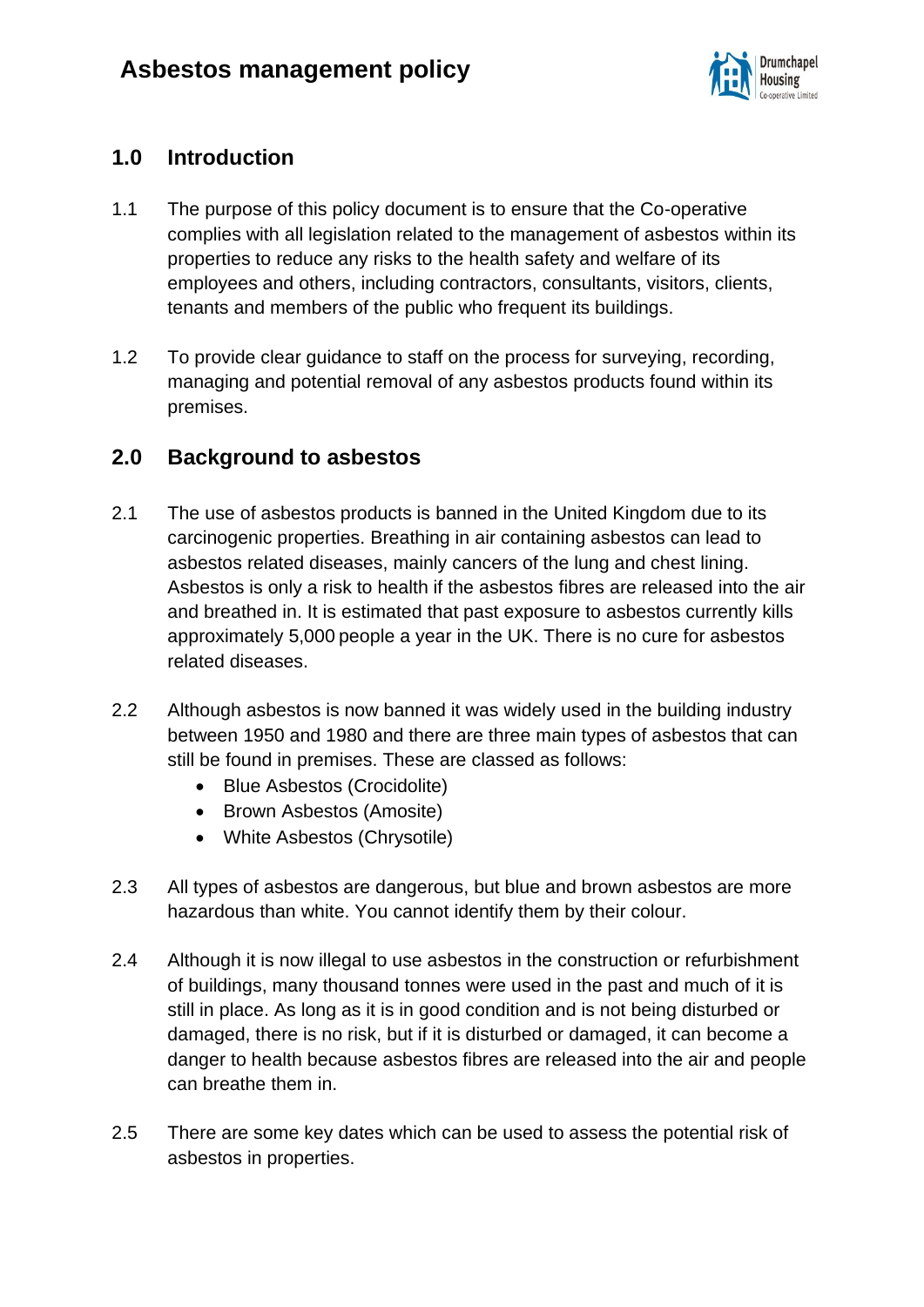

These are:

1985: Brown and Blue asbestos banned. Properties constructed or refurbished before this date may contain brown, blue or white asbestos.

1999: Asbestos cement products banned (white asbestos). Properties constructed or refurbished between 1985 and 1999 may contain white asbestos.

2.6 The location of asbestos and the risk from materials varies in accordance with the type and condition of the particular material. Some materials are more vulnerable to damage and are more likely to give off fibres than others. In general, the materials that contain a high percentage of asbestos are more easily damaged. Appendix A contains a list of the type, location and risk from asbestos related building products. It should be noted that asbestos materials also had unofficial uses on building sites simply due to their presence and offcuts may have been used as shuttering, packers and spacers etc none of which will have been recorded in any building records.

# **3.0 Legislation & regulation**

There have been a long list of legislation relating to asbestos and the health and safety of workers and people who may come in contact with asbestos Containing Materials (ACM's). These include:

The Health & Safety at Work Act 1974 The Asbestos (Licensing) Regulation 1983 The Control of Asbestos at Work Regulation 1987 The Management of Health and Safety at Work Regulations 1992 The Construction (Design and Management) Regulations 1994 The Control of Asbestos at Work Regulations 2002 The Construction (Design and Management) Regulations 2007 The Control of Asbestos Regulations 2012 The Construction (Design and Management) Regulations 2015

3.1 The latest legislation relating specifically to asbestos is The Control of Asbestos Regulations 2012 which places a 'duty to manage' buildings which may contain asbestos. The act states that you are a 'duty holder' if:

You own the building;

You are responsible through a contract or tenancy agreement; You have control of the building but no formal contract or agreement; or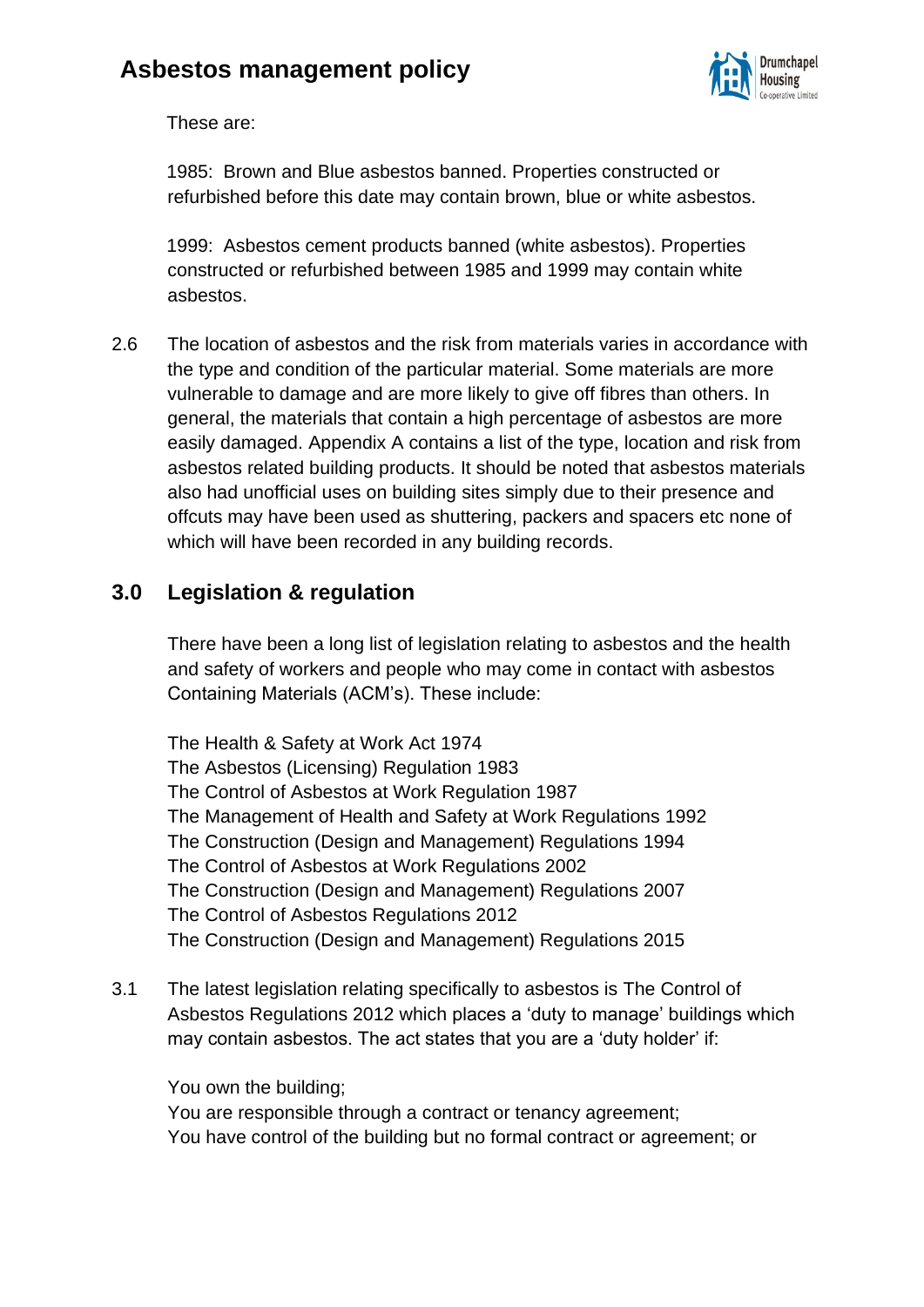

In a multi-occupancy building, you are the owner and have taken responsibility for maintenance and repairs for the whole building.

The above applies to the following building types:

- All non-domestic buildings, whatever the type of business.
- The common areas of domestic buildings, e.g. halls, stairwells, lift shafts, roof spaces.
- All other domestic properties are not affected by the duty to manage.
- 3.2 Although domestic premises are generally exempted from the above list the Co-operative as a landlord and employer have responsibility for the safety of tenants, employees and contractors undertaking work on our behalf and therefore have a duty of care to ensure that full information is available to allow adequate risk assessments to be carried out.
- 3.3 The main provisions of the act include:
	- Taking reasonable steps to determine the location of materials likely to contain asbestos by implementing effective surveying strategies;
	- Presume materials to contain asbestos unless there are good reasons not to do so;
	- Make and maintain a written record of the location of Asbestos Containing Materials (ACM's) and presumed ACM's
	- Assess and monitor the condition of ACM's and presumed ACM's
	- Assess the risk of exposure for ACM's and presumed ACM's and plan how that risk will be managed
	- Carry out a review and monitoring process for the plan
	- Provide information on the location and risk to people likely to be affected by its presence (ie workers who may disturb asbestos during maintenance works)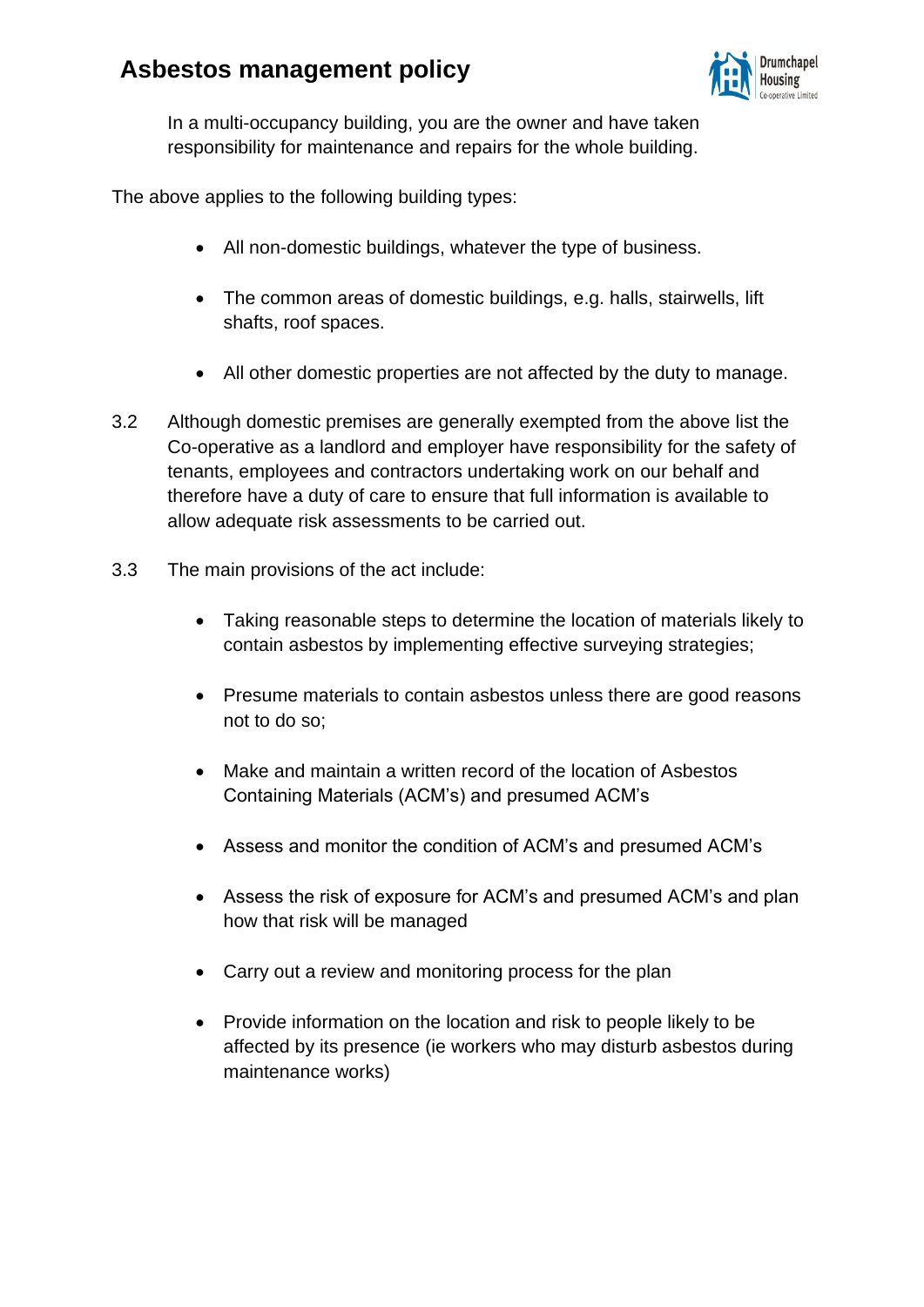

## **4.0 The Co-operative properties**

- 4.1 The Co-operative has a mixture of properties built in the 1950's and refurbished between 1988 – 1996. (266) These are the properties most at risk of containing asbestos. During the refurbishment work any asbestos encountered was removed thereby reducing this risk however this does not mean that all asbestos was found at the time.
- 4.2 The Co-operative also has newer properties constructed between 1988 and 2005 (214) These have an extremely low risk of asbestos being present as most were constructed after asbestos was banned from the building industry in 1999.
- 4.3 Details of the Risk and timeline for the Co-operatives properties are contained in Appendix B.

## **5.0 Asbestos management plan**

- 5.1 In order to ensure that the Co-operative complies with the above legislation and reduces the risk from any potential asbestos materials within properties it will follow an asbestos management plan. The aim of the plan will be to increase the intelligence of our stock with respect to asbestos and allow adequate risk assessments to be undertaken from this information. The plan will comprise the following:
	- Appointment of a duty holder responsible for the collection, recording and dissemination of information related to asbestos within our properties.
	- Increase the level of information on asbestos in our properties by undertaking survey work.
	- Manage and update the Co-operatives asbestos register.
	- Appoint contractors/consultants suitably qualified for the assessment and removal of asbestos containing materials.
	- Review the asbestos management plan on a regular basis.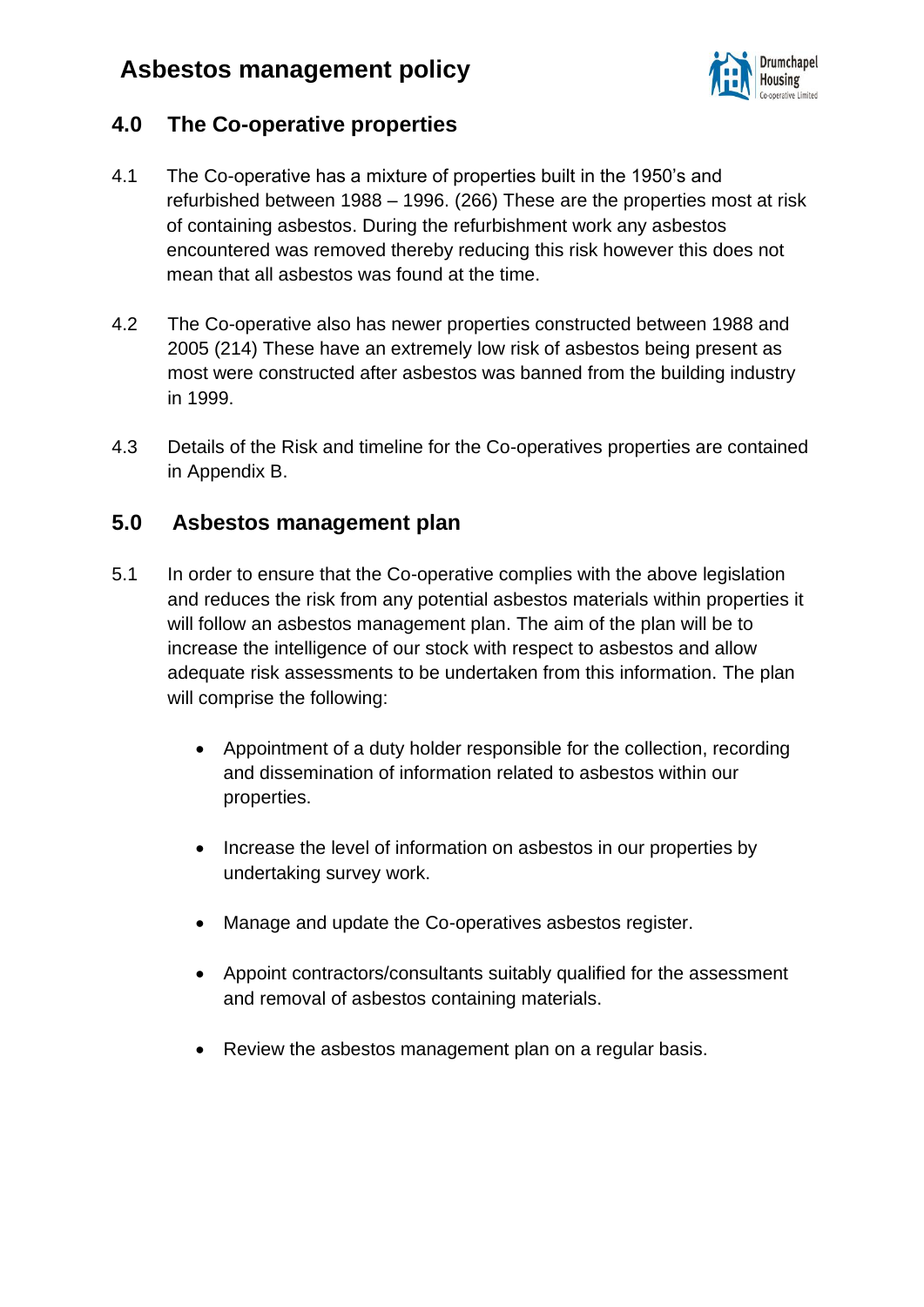

## **6.0 Duty holder**

- 6.1 The Co-operatives Maintenance Officer will be the responsible person for the following:
	- Instructing asbestos surveys
	- Ensuring that all consultants/contractors used in the detection, protection or removal of asbestos are adequately qualified and registered for this type of work.
	- Responsible for maintaining and updating the asbestos register and informing contractors of the presence of asbestos where found.
	- Reviewing the asbestos plan to ensure it complies with legislation and operates effectively.

## **7.0 Asbestos surveys**

- 7.1 An asbestos survey must have 3 main aims:
	- 1. It must as far as reasonably practical locate and record the location, extent and product type of any presumed or known ACM's
	- 2. It must inspect and record information on the accessibility, condition and surface treatment of any presumed or known ACM's
	- 3. It should determine and record the asbestos type, either by collecting representative samples of suspect materials for laboratory identification, or by making a presumption based upon product type and its appearance etc
- 7.2 There are 2 types of survey recommended by the Health and Safety Executive, these are:

#### **1. Management Surveys**

Management Surveys can be carried out by using a mixture of presumption and testing and are less intrusive than a Refurbishment and Demolition survey. Management Surveys are therefore less conclusive and may involve a great deal of management of materials presumed to contain asbestos which in fact do not contain asbestos, this can lead to additional costs and delays whilst confirmation is sought.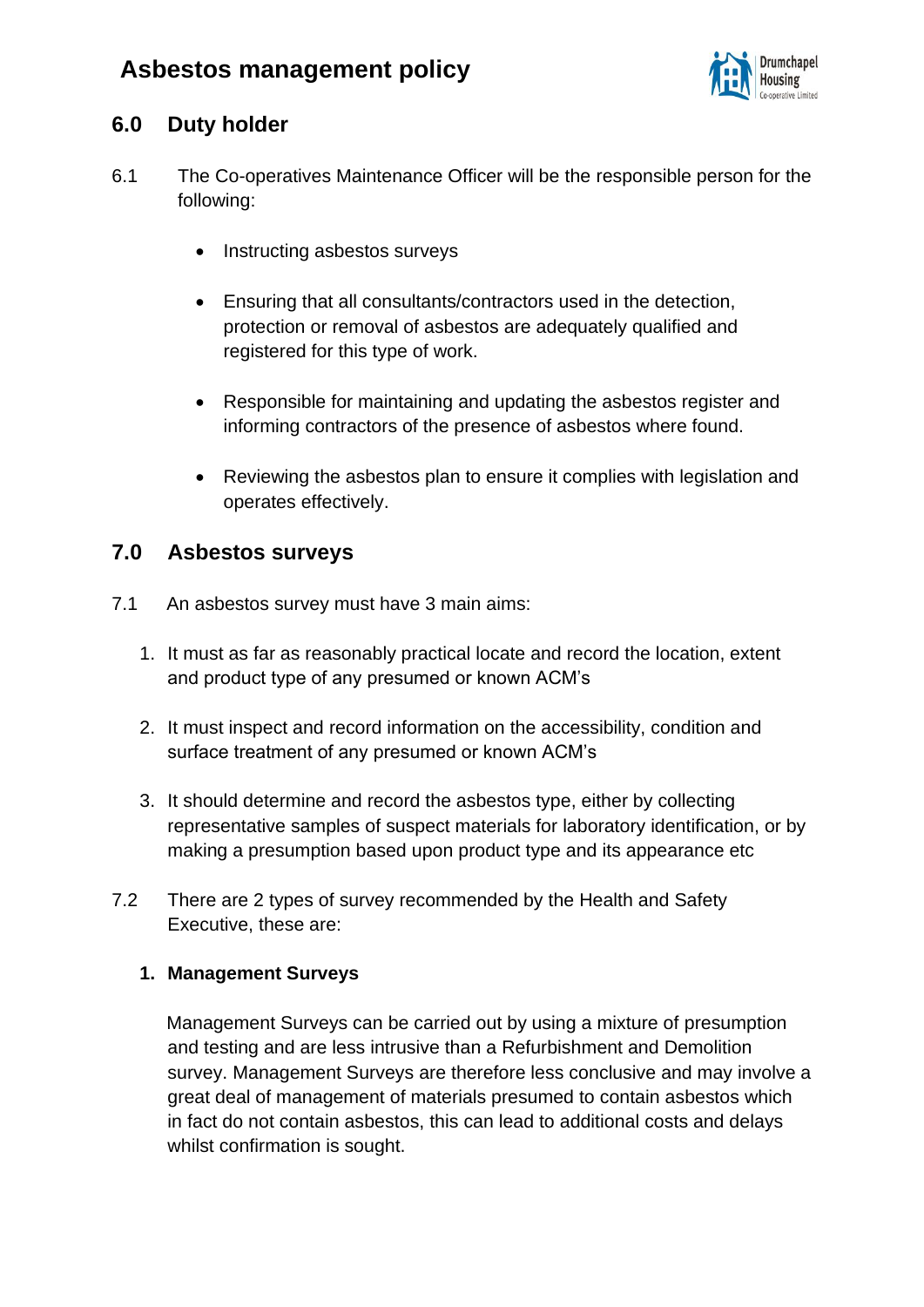

#### **2. Refurbishment and Demolition Surveys**

Refurbishment and Demolition surveys are more intrusive and are generally carried out prior to any refurbishment and demolition work taking place. This type of survey is used to locate and describe, as far as reasonably practicable, all ACM's in the area where refurbishment work is planned or in the whole building where demolition is taking place.

- 7.3 The Co-operative will aim to increase its asbestos information by undertaking Refurbishment and Demolition surveys within any void properties that fall within the timeline of potential asbestos use in the building industry i.e. built or refurbished before the year 2000.
- 7.4 The Co-operative will undertake a 10% sample of surveys as part of any major works being carried out within properties built or refurbished before the year 2000 to supplement the survey information it already possesses.
- 7.5 The Co-operative will undertake reactive surveys and sampling on materials that may be suspected as containing asbestos uncovered as part of repair work and the work will be halted until such time as the material is confirmed to be safe or removal is undertaken by a licensed contractor.

## **8.0 Asbestos register**

- 8.1 An Asbestos Register will be held for all property owned by the Co-operative. The purpose of the register is to formally record, through survey and inspection, the location and condition of asbestos in the Co-operatives premises. The information will be taken from the surveys undertaken by external asbestos surveying companies and their recommendations on the treatment/removal of ACM's followed.
- 8.2 The register should be as accurate as possible and brought to the attention of any person carrying out alteration work to buildings, which may risk exposure to ACM's as a result of this work.
- 8.3 The register will be held on the Co-operatives housing software system and users will be alerted to the presence of asbestos whenever an enquiry or works order is raised for that property and the information included in the works order if relevant.
- 8.4 Details of the information contained in the asbestos register are included in Appendix C.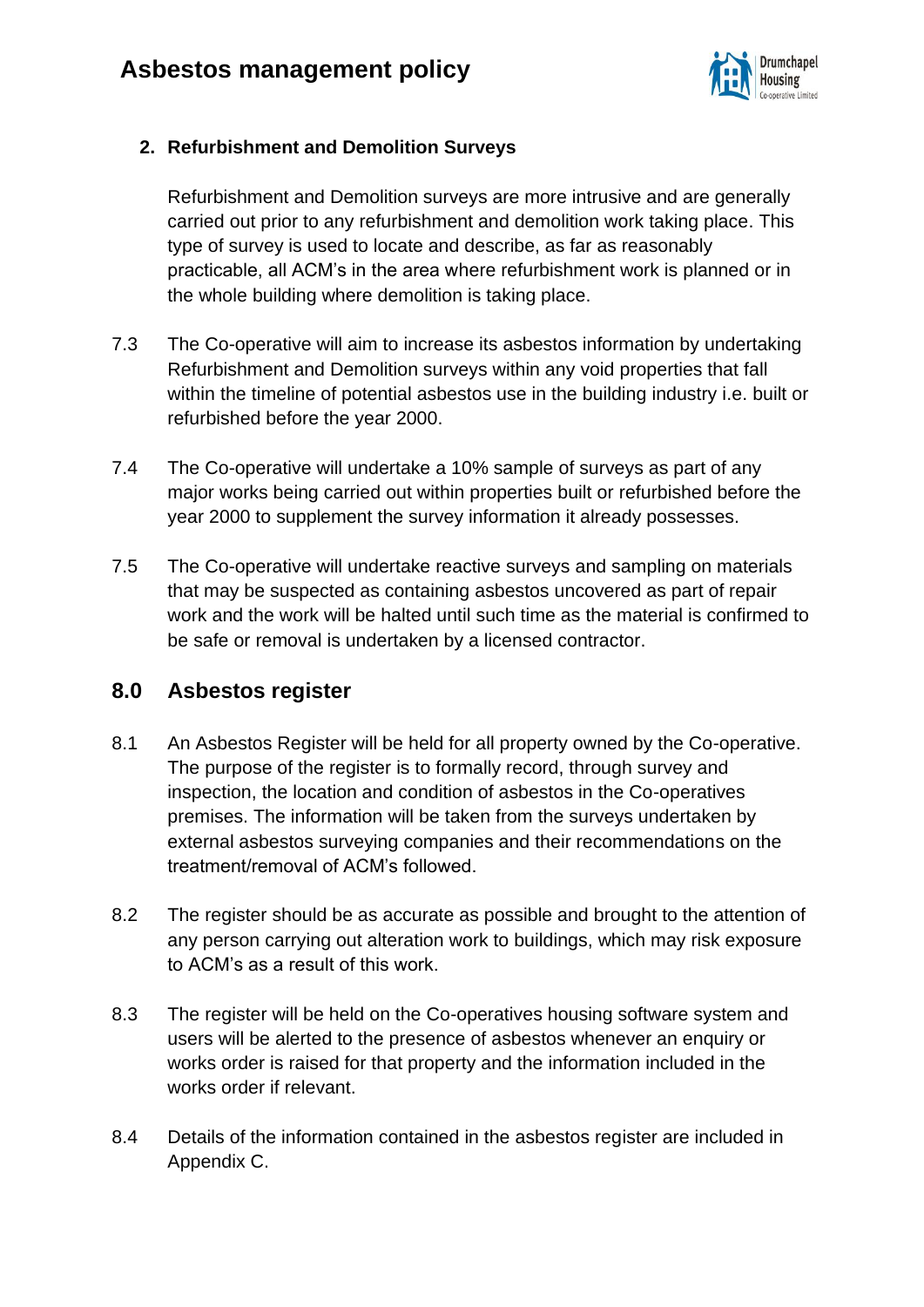

## **9.0 Asbestos contractors**

- 9.1 The Co-operative will only use the survey services of contractors with the following accreditation: ISO/IEC 17020 The United Kingdom Accreditation Service (UKAS). UKAS is the sole accreditation Service for asbestos in the UK.
- 9.2 The removal and disposal of asbestos materials should only be undertaken by an accredited contractor and details of their health and safety record should be provided and update annually along with their liability insurances.
- 9.3 The Co-operative will seek the advice of the surveyors/contractors on the best treatment of asbestos however the Co-operatives preference in most situations will be to remove the asbestos safely to reduce the risk in the future. Where this is not advised by the professionals then a full monitoring process should be put in place to ensure that the asbestos material does not deteriorate.

# **10.0 Asbestos training**

- 10.1 Although the majority of staff will not be involved in the identification or treatment of asbestos it is recommended that they are made aware of the risks particularly if it is a significant element within properties. General training on asbestos and what to do if it is detected will be provided.
- 10.2 Staff with specific duties related to the management of asbestos will be provided with training to allow them to make decisions based upon the advice received from surveyors and contractors.

## **11.0 Management plan review**

- 11.1 The Asbestos Management Plan will be reviewed every two years or if a major discovery of asbestos is made which would affect the assumptions previously made by the Co-operative.
- 11.2 The review should undertake the following:
- Set new targets for the coverage of asbestos surveys
- Review the risks for properties where asbestos has been identified.
- Review the system by which contractors are notified and informed of asbestos.
- Review training for staff on asbestos.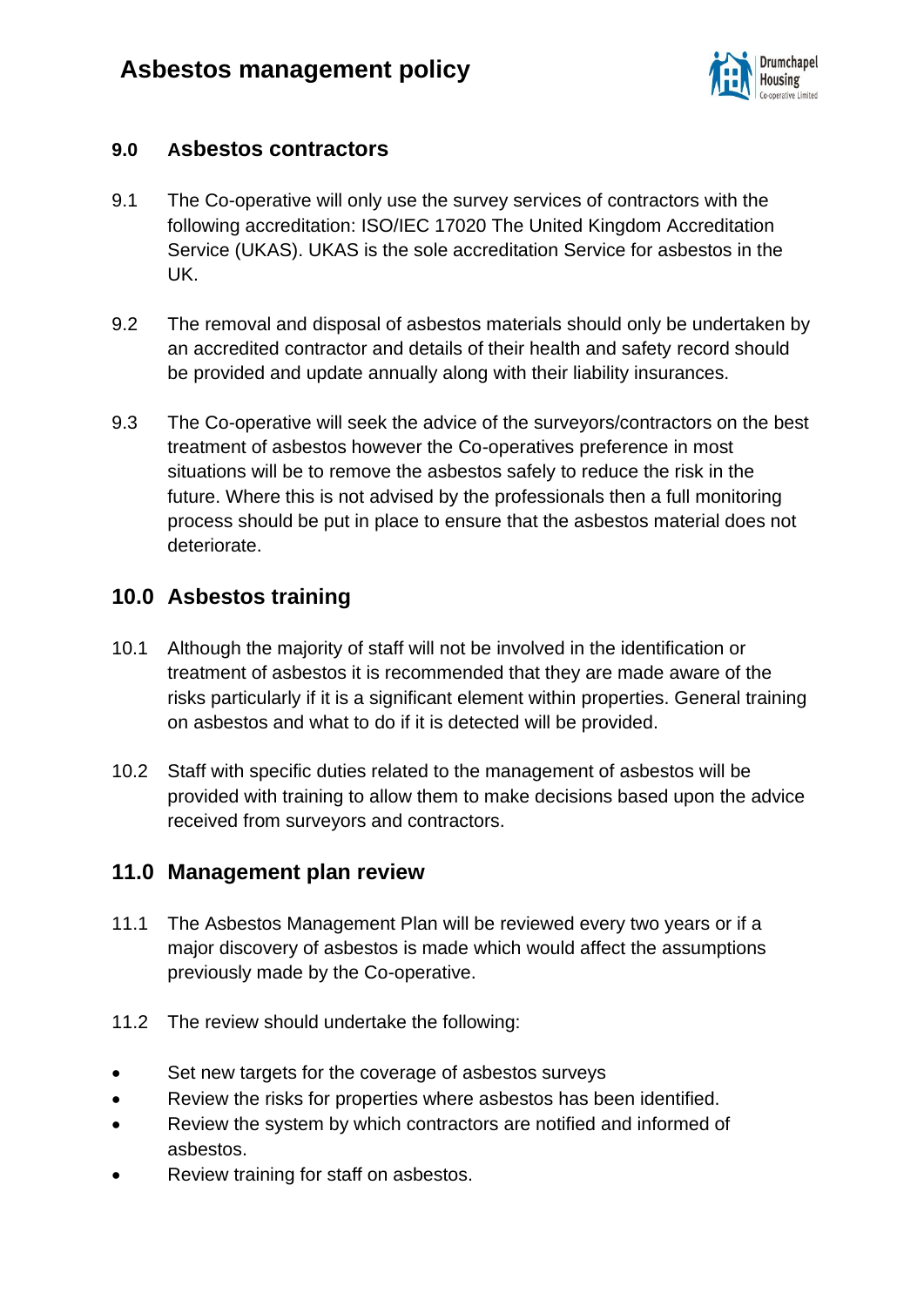

#### **12. GDPR Privacy Statement**

12.1 The Co-operative will gather and use certain information about individuals in accordance with GDPR. Staff members have a responsibility to ensure compliance with the terms of the privacy policy and to collect, handle and store personal information in accordance with relevant legislation. The Fair Processing Notice (FPN) details how personal data is held and processed.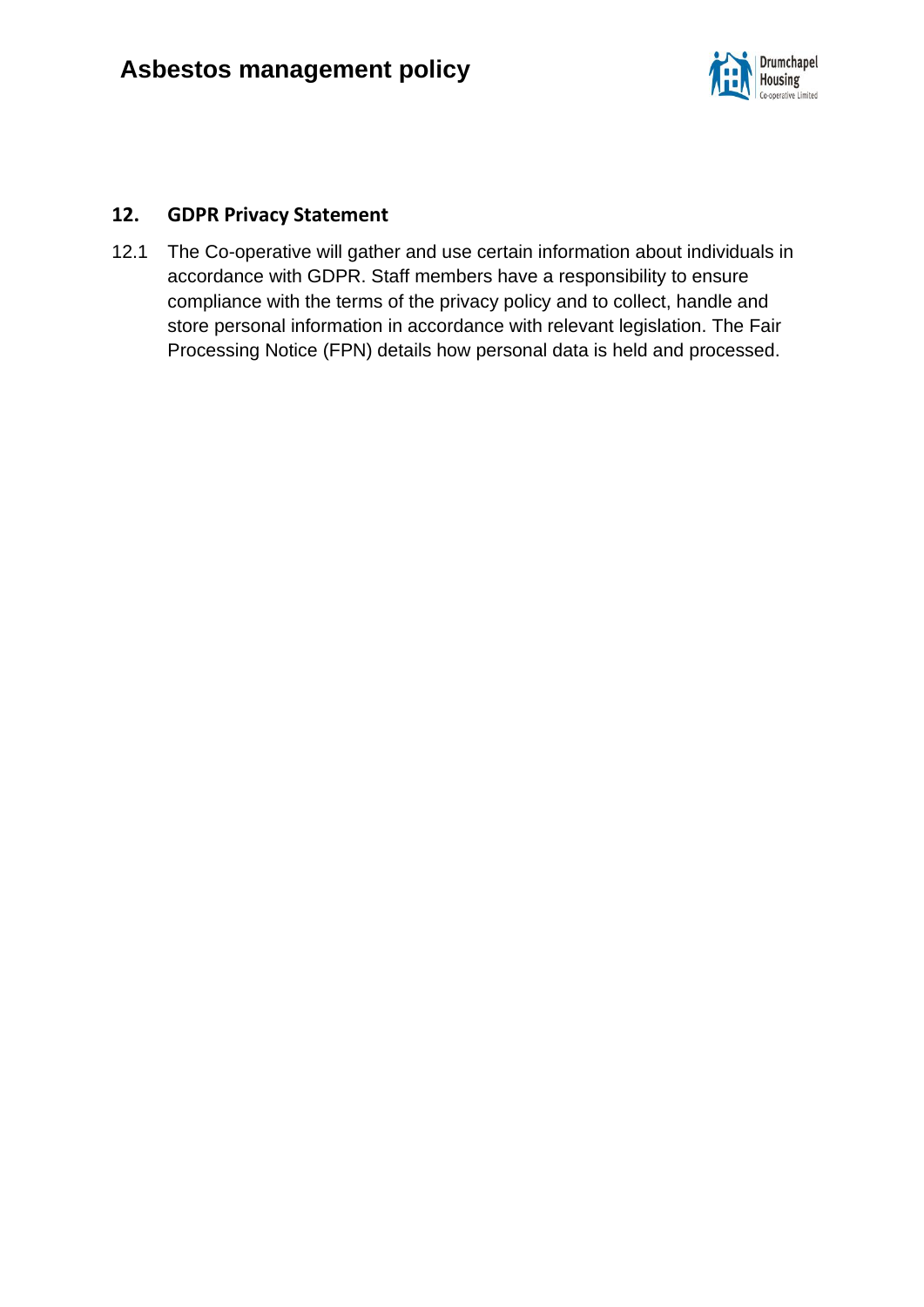

# **APPENDIX A ASBESTOS TYPE/LOCATION/CONTENT**

| <b>Type of Asbestos</b>                                                            | <b>Where Used</b>                                                                                                                       | <b>Asbestos</b><br><b>Content</b> |
|------------------------------------------------------------------------------------|-----------------------------------------------------------------------------------------------------------------------------------------|-----------------------------------|
| sprayed asbestos and<br>asbestos loose<br>packing                                  | fire breaks in ceiling voids                                                                                                            | 85%                               |
| moulded or pre-formed<br>lagging                                                   | thermal insulation of pipes<br>and boilers                                                                                              | 85%                               |
| sprayed asbestos                                                                   | fire protection in ducts, fire<br>breaks, panels,<br>partitions, soffit<br>boards, ceiling<br>panels and around<br>structural steelwork | 85%                               |
| insulating boards                                                                  | fire protection, thermal<br>insulation,<br>partitioning and<br>ducts                                                                    | 85%                               |
| some ceiling tiles                                                                 | ceilings                                                                                                                                | 10-15%                            |
| millboard, paper and paper<br>products                                             | insulation of electrical<br>equipment, fireproof<br>facings on wood<br>fibreboard                                                       | 10-15%                            |
| asbestos cement products<br>(semi compressed<br>into flat or corrugated<br>sheets) | roofing, wall cladding                                                                                                                  | 10-15%                            |
| asbestos cement products                                                           | gutters, rainwater pipes and<br>water tanks                                                                                             | 10-15%                            |
| certain textured coatings                                                          | artex etc.                                                                                                                              | 10-15%                            |
| bitumen                                                                            | roofing material                                                                                                                        | 10-15%                            |
| vinyl or thermoplastic                                                             | floor tiles                                                                                                                             | 10-15%                            |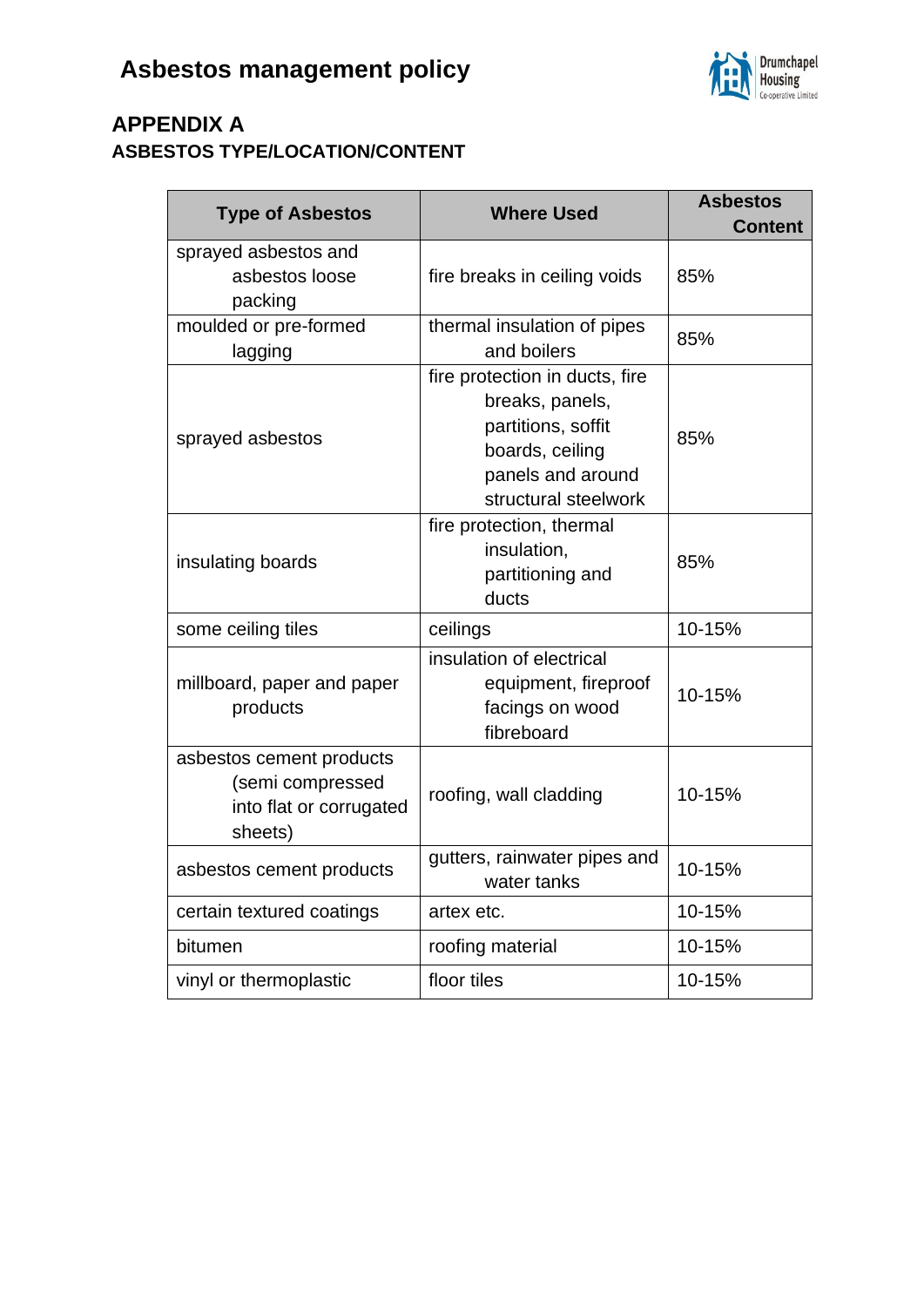

# **APPENDIX B CO-OPERATIVE PROPERTIES ASBESTOS TIMELINE**

| Phase   | Addresses                                                                                                                                                 | No Properties  | Date Built | Date Refurbished | Asbestos<br>Potential |
|---------|-----------------------------------------------------------------------------------------------------------------------------------------------------------|----------------|------------|------------------|-----------------------|
| Phase 1 | 86-98 Southdeen<br>Avenue<br>15-31 Southdeen<br>Road                                                                                                      | 79             | 1950's     | 1988             | <b>YES</b>            |
| Phase 2 | 110-118 Linkwood<br><b>Drive</b><br>76-82 Southdeen<br>Avenue<br>3-7 Southdeen Road<br>3-21 Merryton Avenue                                               | 126            | 1950's     | 1989             | <b>YES</b>            |
| Phase 3 | 12-18 Merryton<br>Avenue                                                                                                                                  | 31             | 1950's     | 1993             | <b>YES</b>            |
| Phase 4 | 2-72 Southdeen Road                                                                                                                                       | 30             | 1950's     | 1996             | <b>YES</b>            |
| Phase 5 | 4-10 Merryton Avenue<br>103-115 Linkwood<br><b>Drive</b><br>1-17 Linkwood<br>Gardens<br>41-63 Carolside Drive<br>11-113 Tallant Road                      | 62             | 1998/1999  |                  | <b>YES</b>            |
| Phase 6 | 1-7 Ledmore Drive                                                                                                                                         | $\overline{7}$ | 1999       | $\blacksquare$   | <b>YES</b>            |
| Phase 7 | 29-39 Carolside Drive<br>119-131 Linkwood<br><b>Drive</b><br>1-15 Linkwood Grove<br>52A-70B Southdeen<br>Ave<br>1-10 Southdeen<br>Grove                   | 52             | 2001/2002  | $\blacksquare$   | <b>NO</b>             |
| Phase 8 | 83-99 Linkwood Drive<br>2/4 Kinclaven Avenue<br>1-21 Kinclaven<br>Gardens<br>1-23 Kinclaven Place<br>55-75 Merryton<br>Avenue<br>1-20 Merryton<br>Gardens | 78             | 2003       | $\blacksquare$   | <b>NO</b>             |
| Phase 9 | 56-76 Merryton<br>Avenue                                                                                                                                  | 16             | 2005       | $\blacksquare$   | NO.                   |

#### **It is assumed in the above timeline that properties built or refurbished prior to the year 2000 could potentially contain asbestos.**